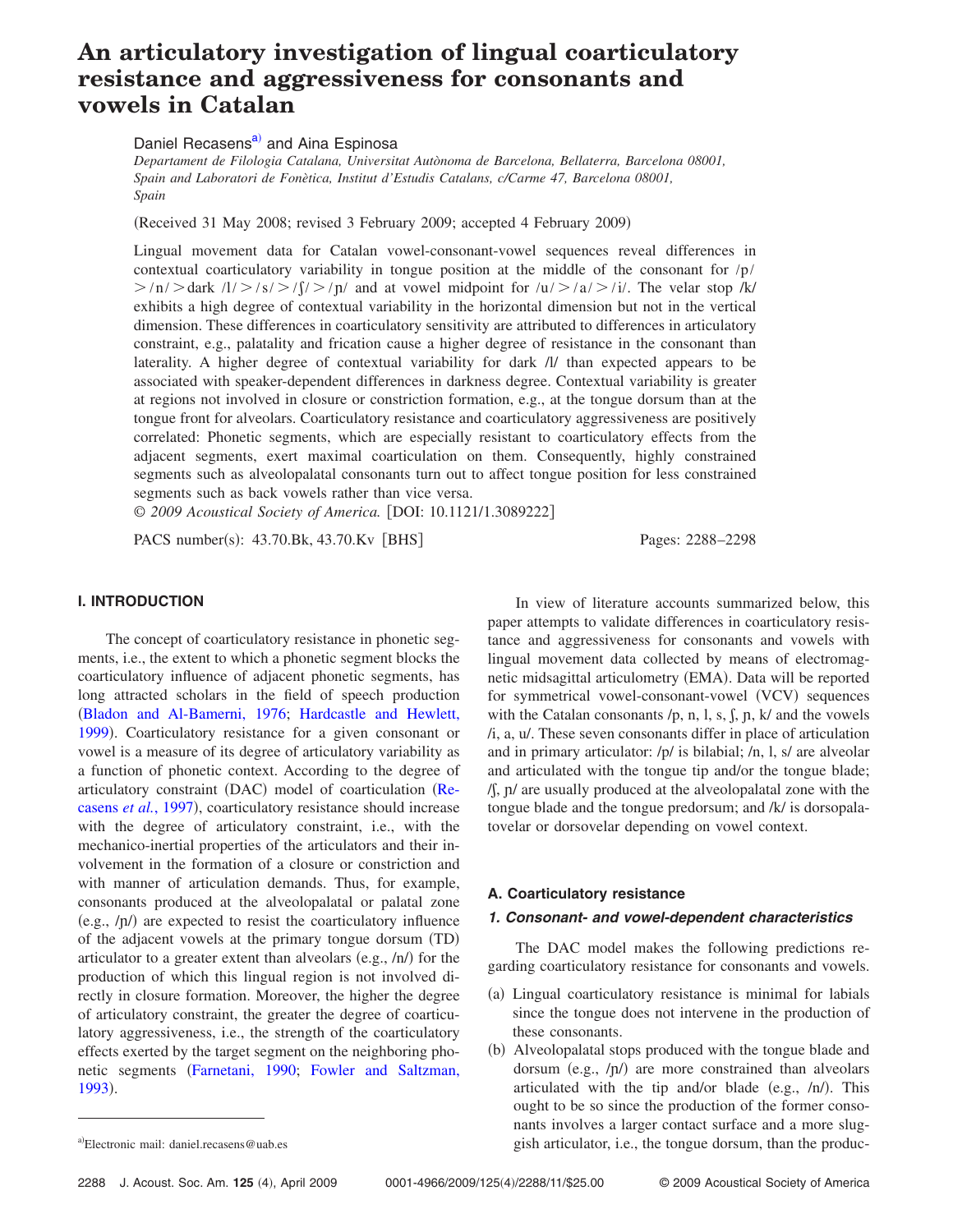tion of the latter, and fronting and raising the tongue dorsum blocks the coarticulatory activity of other tongue regions ([Recasens, 1985](#page-10-5)).

- (c) Manner requirements on the formation of a narrow central groove for the passage of airflow account for why lingual fricatives are highly constrained, and perhaps more so the alveolopalatal fricative  $\int \int$  than the alveolar fricative /s/ for reasons mentioned in (b) ([Tabain, 2001](#page-10-6)). The formation of lateral openings for the apicoalveolar lateral /l/ requires that the tongue predorsum occupies a relatively low position, thus rendering the tongue body configuration relatively constrained. Moreover, dark /l/ (which is the variety of /l/ typically found in Catalan) should be more constrained than clear  $\Lambda$  since it involves additional predorsum lowering and postdorsum retraction ([Recasens and Espinosa, 2005](#page-10-7)).
- (d) Dorsovelars exhibit highly systematic differences in closure fronting as a function of front vs back vowels. In this case, vowel-consonant overlap yields a blended outcome showing distant closure location targets depending on the following vowel rather than a single place which adapts to vowel context to different degrees ([Browman](#page-10-8) [and Goldstein, 1989](#page-10-8)).
- (e) The entire tongue body is highly constrained during the production of the palatal vowel /i/, much in the same way as for alveolopalatal consonants. Regarding back vowels, there may be a stronger linkage between the tongue predorsum and the primary articulator for lower pharyngeal /a/ (tongue root) than for velar /u/ (tongue postdorsum).

Vowel-dependent differences in degree of lingual coarticulation as a function of the contextual consonants are consistent with differences in articulatory constraint mentioned in (e), i.e., coarticulatory resistance varies for  $/i$  / > /a/  $>$ /u/ ([Catalan: Recasens, 1985;](#page-10-5) [German: Hoole and Küh](#page-10-9)[nert, 1995;](#page-10-9) [Scottish English: Zharkova, 2007](#page-10-10)). Moreover, in agreement with the consonant-dependent characteristics in degree of articulatory constraint indicated in  $(a)$ – $(d)$ , F2 data and tongue dorsum contact data for Catalan consonants obtained by means of electropalatography (EPG) reveal the existence of differences in degree of vowel coarticulation varying in the progression  $/p/$  (minimal degree of articulatory constraint or DAC value) >/n/ (intermediate DAC value) >dark  $\Lambda$ I/, /s/, / $\Lambda$ /, and / $\Lambda$ / (maximal DAC value), with /k/ showing more or less variability depending on fixed vowel context ([Recasens](#page-10-2) et al., 1997). Similar patterns of coarticulatory resistance to vowel-dependent effects have been reported for other languages. According to tongue front and back movement data for German consonants, vowel coarticulation is maximal for the labials /p, b, m, f, v/, minimal for the palatoalveolar  $\sqrt{y}$ , and intermediate for alveolars in the progression /d/, /n/, clear  $/1$  /  $>$  /t/  $>$  /s/, and for the velars /k, g/ (Hoole et al.[, 1990](#page-10-0)). EMA data for American English /b, v, ð, d, z, 3, g/, show more variability in tongue body position for labials than for dentals and alveolars, least variability for palatoalveolars, and moderate or little variability for velars occurring mostly along the horizontal dimension ([Fowler and](#page-10-11) [Brancazio, 2000](#page-10-11)). Tongue body coarticulation for a subset of

Scottish English consonants recorded with ultrasound indicate that coarticulatory variability is maximal for /p, f/, minimal for /k/, and intermediate for the alveolars /t, l, s, r/ with the rhotic being more variable than  $/t$ , l, s/ ([Zharkova, 2007](#page-10-10)). Finally, F2 data for stops in Australian languages show differences in coarticulatory resistance for  $|c| > |t| > |p|$ , with  $/k/$  exhibiting large degrees of vowel coarticulation ([Butcher](#page-10-12) [and Tabain, 2004](#page-10-12)). This cross-language scenario suggests that most consonants are specified for nearly invariant de-grees of coarticulatory resistance ([Fowler and Brancazio,](#page-10-11) [2000](#page-10-11)), and that this articulatory characteristic may account for spectral regularities across places of articulation such as locus equation slopes.

In the light of this literature survey, the present study will try to substantiate some relevant findings on coarticulatory resistance reported earlier and will address several new issues on the subject. [Recasens](#page-10-2) *et al.* (1997) did not report any obvious differences in coarticulatory sensitivity among dark  $\pi$ /l/, /s/, / $\pi$ / $\pi$ /, and / $\pi$ / presumably since the EPG technique provides little information about tongue dorsum position for consonants such as dark /l/ and /s/, which are produced with more or less tongue lowering. The research goal is then to investigate by means of EMA whether differences in manner of articulation for highly constrained consonants sharing the same place of articulation (i.e., between /s/ and dark /l/ and between /ʃ/ and /ɲ/) affect degree of coarticulatory resistance. Special attention will be paid to variability patterns in articulatory displacement for  $/p/$ , which have not been explored in detail so far; indeed, studies that have used EMA data for uncovering information on coarticulatory resistance do not have the alveolopalatal nasal in their consonant inventories [English: Fowler and Brancazio, 2000;](#page-10-11) [German; Hoole](#page-10-0) *et al.*, [1990](#page-10-0)).

Data reported in literature summarized above indicate that velars may be more or less sensitive to vowel coarticulatory effects at the tongue dorsum and, therefore, could be specified for higher or lower degree of articulatory constraint. Another research topic of the present study is to investigate tongue dorsum contextual variability for velars and whether coarticulation for these consonants occurs along the horizontal rather than the vertical dimension ([Fowler and](#page-10-11) [Brancazio, 2000](#page-10-11)).

#### *2. Tongue regions and articulatory dimensions*

While differences in coarticulatory resistance among vowels and consonants have been much explored, articulator-dependent differences in coarticulation have been neglected to a large extent. Regarding vowels, earlier work indicates more sensitivity at tongue regions not involved directly in constriction formation, namely, at the postdorsum than at the blade and mediodorsum for /i/ and at more anterior tongue regions than at the tongue back for  $/a$ ,  $u/$  ([Perkell](#page-10-13) [and Nelson, 1985;](#page-10-13) [Kiritani](#page-10-14) et al., 1977). As for consonants, [Hoole](#page-10-0) et al. (1990) found vowel coarticulation for consonants to increase at lingual regions not involved in closure or constriction formation, i.e., at the tongue back for alveolars and at the tongue front for velars.

Information on the specific articulatory dimensions along which coarticulatory effects occur has been gathered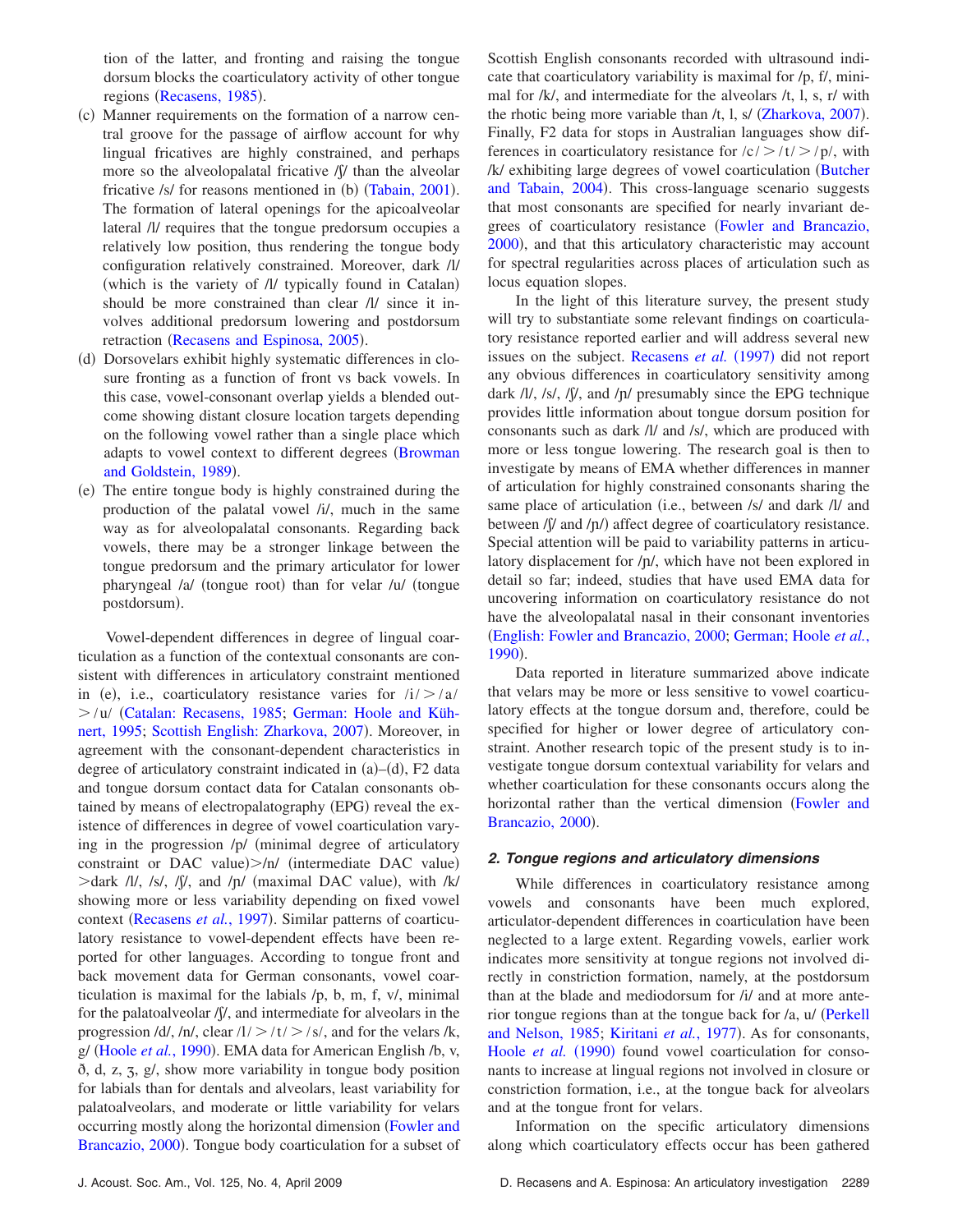with EPG and EMA for vowels, but mostly with linguopalatal contact data, less so with articulatory movement data, in the case of consonants. As for vowels, coarticulatory effects on /i/ are mostly associated with consonants produced with a low tongue dorsum position, i.e., dark /l/ and to some extent /s/. Variability at the tongue dorsum surface occurs mostly vertically for /a/ presumably since this pharyngeal vowel allows for little room for backward tongue body movement, and antero-posteriorly for /u/, which has been attributed to contraction of the posterior genioglossus muscle ([Perkell,](#page-10-15) [1990](#page-10-15)). Coarticulatory effects involve tongue front raising and stretching as a function of dentoalveolars and alveolopalatals for /a/ and /u/, and tongue dorsum raising as a function of velars in the case of the vowel /a/. Regarding consonants ([Recasens, 1999](#page-10-16)), tongue dorsum contact effects occur mostly in vowel height and fronting  $(i/$  >/u/ >/a/) and, less so, in vowel fronting  $(i/$  > /a,u/) for dentals and alveolars, and, when available, in vowel height  $(i, u) > (a)$  for (alveolo)palatals. On the other hand, tongue dorsum fronting for /k/ decreases in the progression  $/i$  /  $\frac{2}{a}$  /u/, thus suggesting that place of articulation for velars adapts continuously to vowel context. Alveolar and velar consonants may also exhibit differences in tongue tip and blade fronting for  $\langle i| > |a| > |u|$  or  $\langle i| > |a, u|$ , with much backing for  $\langle u|$  occurring perhaps in order to assist in lip rounding during the consonant so that the acoustic effect induced by front cavity enlargement is enhanced.

The present study will try to replicate earlier findings on lingual coarticulation at the tongue front and tongue dorsum for vowels and consonants using lingual movement data. Special attention will be paid to tongue articulator-dependent differences in coarticulation for alveolopalatals. In principle, alveolopalatals should exhibit an analogous behavior to velars though, in this particular case, the fact that maximal articulatory constraint takes place at a more anterior portion of the primary dorsal articulator is prone to cause little coarticulation at most or all lingual regions.

## **B. Coarticulatory aggressiveness**

This investigation will also explore whether there is a direct relationship between coarticulatory resistance and coarticulatory aggressiveness, i.e., whether those sounds that are most resistant should be most aggressive and those that are least resistant should barely influence the adjacent phonetic segments. Systematic surveys of this relationship have not been carried out so far with articulatory movement data. Regarding V-to-C coarticulation, the expected trend is for coarticulatory aggressiveness to be greater for /i/ than for /a, u/. On the other hand, C-to-V coarticulatory effects ought to increase with the degree of coarticulatory resistance and, therefore, with the degree of articulatory constraint for the consonant in the progression alveolopalatals  $>$  alveolars >labials, with consonants of different manners of articulation within each place category exerting different degrees of coarticulation as well.

The coarticulatory outcome is especially relevant in strings of consonants and vowels involving antagonistic articulatory configurations. In sequences of phonetic segments specified for different degree of articulatory constraint, highly constrained consonants involving a high and front tongue body position (alveolopalatals) should affect vowels leaving a low tongue front relatively free to coarticulate  $\theta/a$ , u/), while the opposite, i.e., tongue dorsum lowering from back vowels on alveolopalatal consonants, ought to be less prone to occur. In sequences composed of highly constrained segments, stricter requirements on consonants than on vowels to achieve a closure or constriction ought to result into more prominent C-to-V than V-to-C effects. Therefore, the prediction is for consonants that are articulated with a relatively low tongue dorsum position such as dark /l/ and /s/ to exert tongue dorsum lowering effects on /i/, rather than /i/ to exert tongue dorsum raising effects on dark /l/ and /s/.

## **II. METHOD**

Three male speakers of Eastern Catalan of 40–50 years of age (D. Recasens, J. Pi, and J. Cererols) read symmetrical VCV combinations with the consonants  $/p$ , n, l, s,  $\int$ ,  $p$ , k/ and the vowels /i, a, u/. As pointed out in the Introduction, /l/ is generally dark, and  $/p/$  is alveolopalatal, in this Catalan dialect. All VCV sequences were embedded in the meaningful sentence ['gra $\beta$ ə pVCVp ə' $\beta$ ans] ("He records pVCVp earlier") and, therefore, were preceded and followed by the phonetic segments  $[p]$  and  $[\infty]$ , which are largely unspecified for tongue position. Speakers were instructed to pronounce all target  $[pVCVp]$  sequences ten times each with a similar degree of prominence on the first and second syllables. The same or a similar speech material produced by the same speakers was used in previous EMA and EPG investigations ([Recasens, 2002;](#page-10-17) [Recasens](#page-10-2) et al., 1997).

Articulatory movement data were collected by means of a Carstens articulograph system AG-100. The system is composed of a head mount with three magnetic transmitter coils and several small transducer coils attached to the articulatory structures. In the present experiment, coils were placed at roughly equidistant positions on the tongue tip (TT), tongue blade (TL), and tongue dorsum (TD), as well as on the lower incisors (jaw) and on the upper lip and lower lip. The TT coil was placed about 1 cm from the apex of the tongue, and cross-speaker distance ranges between coils were  $1.5-2.3$  cm (TL-TT) and  $1.4-1.9$  cm (TD-TL). Palate traces were recorded for each speaker. Coils were also attached to the bridge of the nose and upper incisors for head movement correction. Figure [1](#page-3-0) presents sensor locations relative to the hard palate for each speaker.

Movement and acoustic data were digitized at a sampling rate of 250 Hz for movement and at 10 kHz for speech. The kinematic data were corrected for head movement, rotated to the corresponding occlusal plane, extracted into *X* and *Y* articulatory channels, and smoothed by a finite impulse response low pass filter using a Kaiser window with a cut-off frequency of 25 Hz.

Segmentation of the VCV sequences involved identifying five temporal points on the acoustic waveform with the help of spectrographic displays, namely, V1 onset, C onset, closure offset (just for the two stops /p/ and /k/), V2 onset, and V2 offset. V1 onset was taken to occur at the onset of the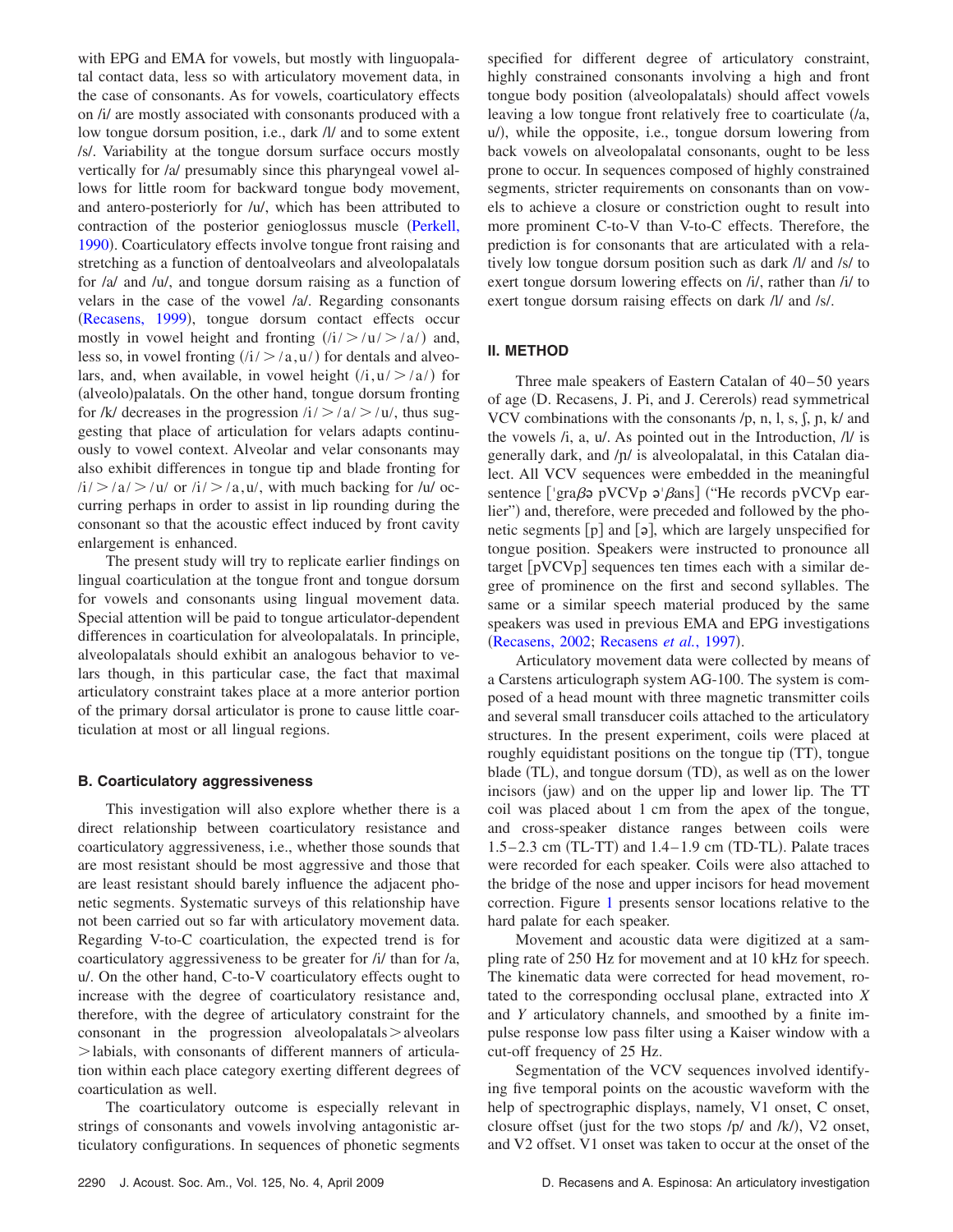<span id="page-3-0"></span>

FIG. 1. TT, TL, and TD positions at consonant midpoint for /ini, ana, unu/ with palate trace. Data correspond to the speakers: D. Recasens (DR), J. Pi (JP), and J. Cererols (JC).

first pitch pulse following the burst for the first /p/, and V2 acoustic offset at the offset of vowel formant structure before closure onset for the second /p/. The onset of the intervocalic consonant occurred at the end of the V1 formant structure, which coincides with the onset of the acoustic closure for  $/p$ , k/, the frication noise for  $/s$ ,  $\beta$ , and the low intensity formants for  $/n$ , 1,  $p$ . Closure offset for  $/p$ ,  $k/$  takes place at the onset of the stop burst frication noise. V2 onset was set at the first vowel pitch pulse after the burst of a stop, the frication noise of a fricative, and the low intensity formant period of a nasal or a lateral.

Measurement points were selected according to an acoustic criterion rather than to an articulatory one since articulatory displacement maxima for the consonant and the two vowels were hard or impossible to detect in VCV sequences involving little movement (e.g., /ifi/ and /ini/). Coarticulation was analyzed at two temporal points, i.e., at consonant midpoint for measuring V-to-C coarticulation and at vowel midpoint for measuring C-to-V coarticulation. Consonant midpoint was taken to occur at the midpoint of the period between C onset and closure offset for the stops /p, k/ and between C onset and V2 onset for the other consonants. Vowel midpoint was halfway between the onset and offset of voicing for the vowel. In order to render the vowel measures comparable across sequences with consonants of different manners of articulation, the  $10-40$  ms stop burst for unaspirated stops were not considered part of the vowel (see also [Peterson and Lehiste, 1960](#page-10-18) and [Stevens, 1998,](#page-10-19) p. 258). Movement data for consonants and vowels were processed separately for each pellet and for the *X* and *Y* dimensions of articulatory displacement at the temporal points just mentioned.

A measure of coarticulatory resistance was calculated for each consonant and vowel, and for each speaker. Coarticulatory resistance for consonants was obtained at C midpoint by computing the centroid or grand mean across all three vowel contexts, and then averaging the Euclidean distances between the  $(x, y)$  position values for each vowel context and the centroid. Coarticulatory resistance for vowels was obtained at the midpoints of V1 and V2 by calculating the centroid or grand mean across all seven consonant contexts, and averaging the Euclidean distances between the  $(x, y)$  position values for each consonant context and the centroid. In both cases, the higher the degree of coarticulatory resistance, the smaller the contextual dispersion from the centroid. Data on coarticulatory resistance for vowels will be provided mostly for V1 since differences in coarticulatory resistance among vowels were found to be better defined at V1 midpoint than at V2 midpoint.

In order to find out whether variability was greater along the *X* or *Y* dimension, we also calculated the size of the contextual ranges in *X* and *Y* articulatory positions for each consonant and vowel, and for each speaker. Contextual ranges for each consonant were calculated at C midpoint by subtracting the minimal from the maximal mean contextual values across tokens for the three sequences /iCi/, /aCa/, and /uCu/ (e.g., /ipi, apa, upu/ for /p/). Ranges for each vowel at V1 location were derived by applying the same procedure to all seven VCV sequences exhibiting the same vowel (e.g., /ipi, ini, ili, isi, ifi, ipi, iki/ for /i/). Two other variability measures, i.e., standard deviation and coefficient of variation, were also computed but will not be reported because they yielded essentially the same differences among consonants and vowels as the contextual ranges.

A measure of coarticulatory aggressiveness was calculated for each consonant at V1 midpoint, and for each vowel at C midpoint, on the data for each speaker using the same Euclidean distance method described above. Coarticulatory aggressiveness for consonants was determined by averaging the Euclidean distances between the  $(x, y)$  position values for each consonant in the three vowel contexts and the centroid. Coarticulatory aggressiveness for vowels was computed by averaging the Euclidean distances between the  $(x, y)$  position values for each vowel in the seven consonant contexts and the centroid. In both cases, the higher the degree of coarticulatory aggressiveness, the smaller the contextual dispersion from the centroid.

Differences in coarticulatory resistance and aggressiveness were evaluated statistically by running analyses of variance (ANOVAs) with repeated measures on the Euclidean distances with consonant as a factor (resistance and aggressiveness for consonants) and with vowel as a factor (resis-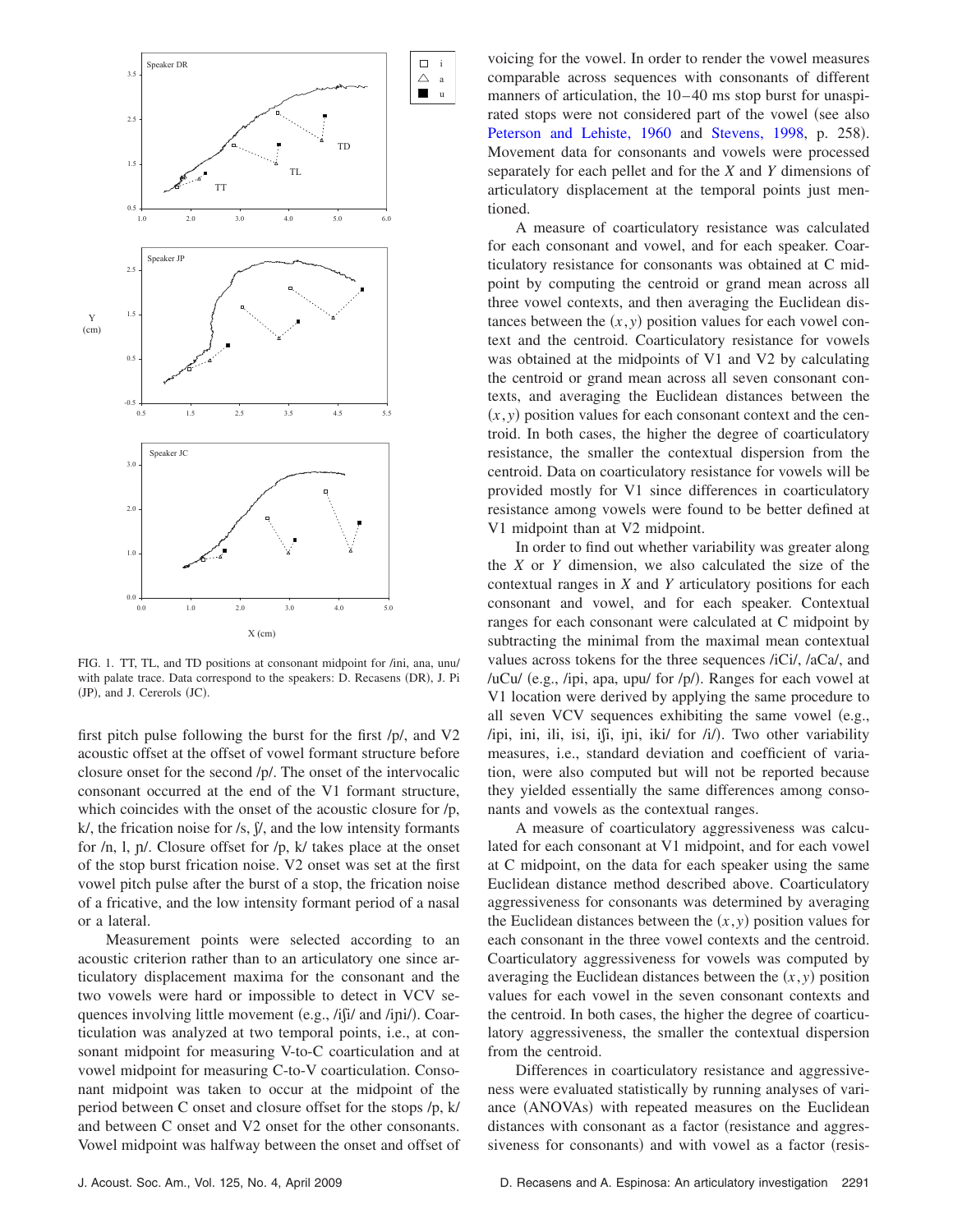

<span id="page-4-0"></span>

FIG. 2. (a) TT, TL, and TD positions for  $/p$ , n, l, s/ measured at consonant midpoint in the vowel contexts  $/i$ , a, u/. Data are given for all three speakers: D. Recasens (DR), J. Pi (JP), and J. Cererols (JC).

tance and aggressiveness for vowels). In order to elicit statistical differences in the V-to-C and C-to-V coarticulatory effects in articulatory position, ANOVAs with repeated measures were run separately on the *X* and *Y* lingual position values with vowel as a factor (V-to-C effects) and with consonant as a factor (C-to-V effects). Results for the significant C-to-V effects will be provided both at V1 and at V2 so as to achieve a more accurate description of the extent to which a given vowel is affected by different consonants. Levels of the vowel factor were i, a, and u and levels of the consonant factor were p, n, l, s,  $\int$ ,  $p$ , and k. Each speaker contributed one averaged score per condition. Huynh–Feldt corrected degrees of freedom were performed on the main effects. Given the small number of data entered in the ANOVAs, pairwise comparisons between levels of a given factor were carried

out using Fischer least significant difference *post-hoc* tests. The degree of significance was set at  $p<0.05$ .

## **III. RESULTS**

## **A. Coarticulatory resistance**

## *1. Consonants*

According to Fig. [2,](#page-4-0) tongue tip position at closure or constriction location is highest for the alveolars /n, l, s/, and somewhat more retracted for /s/ than for the two other consonants; tongue blade and tongue dorsum position turns out to be higher for /s/ than for /n, l/. Bilabials, alveolopalatals, and velars are produced with the tongue tip down. Place of articulation for  $/\int$  and  $/\int$  occurs at the tongue blade and perhaps at the tongue dorsum, as indicated by the fact that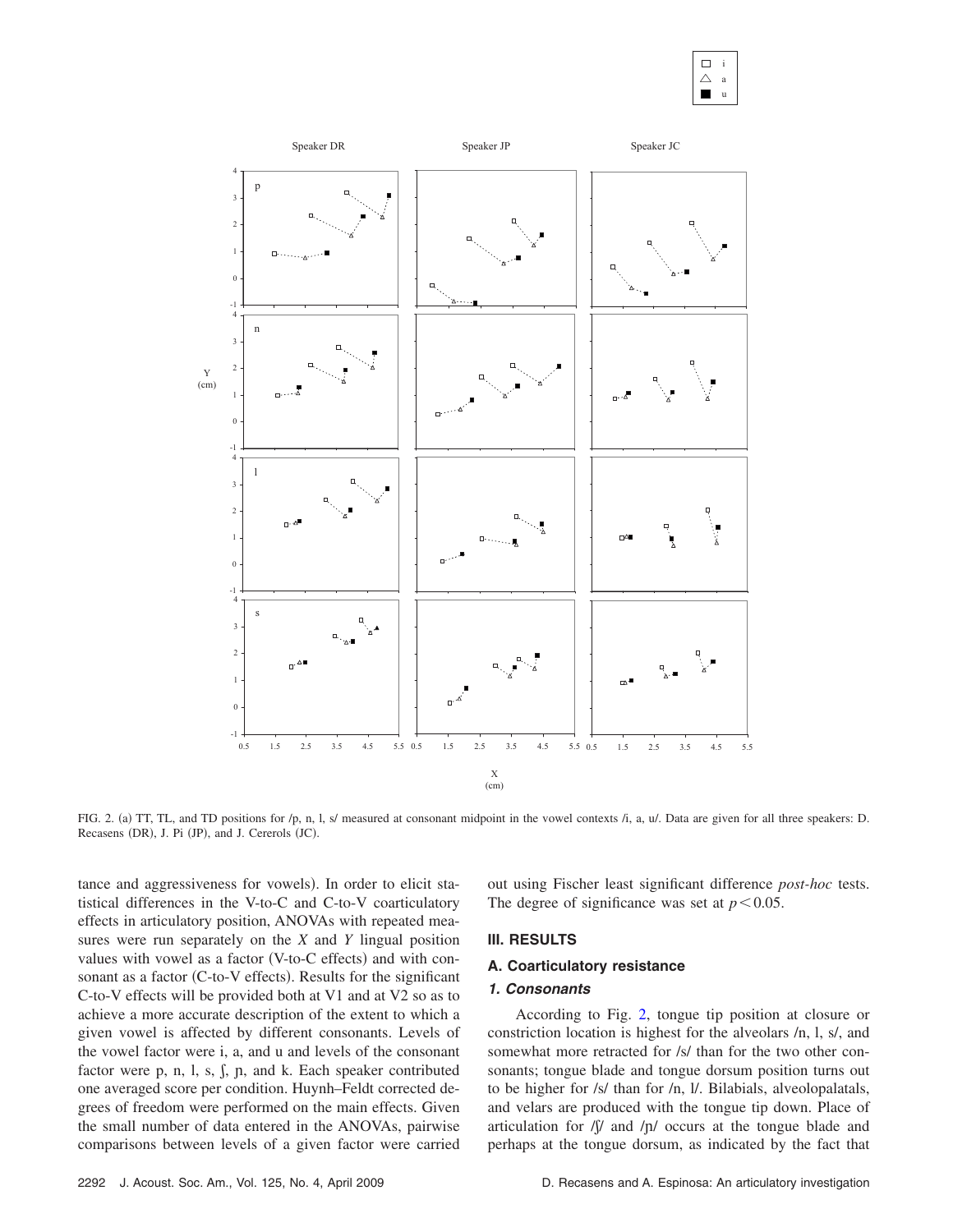



FIG. 2. (b) TT, TL, and TD positions for  $/\int$ , p, k/ measured at consonant midpoint in the vowel contexts  $\ell$ , a, u/. Data are given for all three speakers: D. Recasens (DR), J. Pi (JP), and J. Cererols (JC).

both articulators occupy the highest and anteriormost position in this case. The highest tongue position for /k/ is at the dorsal articulator.

ANOVAs on mean Euclidean distances yielded a significant effect of consonant for all articulators TT  $[F(2.9, 5.9)]$  $=$  21.39,  $p$ =0.001], TL [ $F(6, 12)$ =46.00,  $p$ =0.000], and TD  $[F(1.9, 3.9) = 30.09, p = 0.004]$ . Consonant-dependent differ-ences in coarticulatory sensitivity presented in Fig. [3](#page-6-0) (top) turned out to be in accordance with data for Catalan reported in earlier EPG and acoustic studies. According to results from *post-hoc* tests, those differences vary in the progression  $/p$  / > /n / > /1, k / > /s / > / f, p / especially for the TL and/or TD movement data. These consonant-dependent differences in coarticulatory sensitivity become apparent when the contextual position values for each consonant in Fig. [2](#page-4-0) are taken into consideration:  $/p/$  is most variable,  $\int$ ,  $p/$  are least variable, and, among alveolars, variability is maximal for /n/ and minimal for /s/. Considerable variability for /l/ appears to be related to speaker-dependent differences in tongue blade and dorsum positions mostly in the context of /i/ and, presumably, in darkness degree: Thus, the tongue body for the alveolar lateral occupies a higher position next to /i/ than to /a, u/ for some speakers (D. Recasens and J. Cererols) but less

so or not at all for others (J. Pi); therefore, the consonant is less resistant to tongue dorsum raising effects induced by the high front vowel and thus, presumably clearer, for the two former speakers than for the latter. Speaker-dependent contextual differences for /l/ also occur along the *X* dimension.

Figure [3](#page-6-0) (bottom) shows that the consonant-dependent differences in coarticulatory variability just referred to hold both along the *X* and *Y* dimensions. The only clear exception is /k/, which favors more *X* than *Y* movement and, therefore, is highly variable along the  $X$  dimension (as for  $/n/$ ) and highly resistant along the  $Y$  dimension (as for  $\sqrt{s}$ ) (see also Fig. [2](#page-4-0)). The labial /p/ and the alveolars /n, l, s/ also exhibit a slightly greater degree of variability in the horizontal dimension than in the vertical dimension at the tongue tip and blade. Both dimensions of articulatory displacement show similar degrees of variability at all lingual regions for the alveolopalatals  $\int$ ,  $\pi$ .

Figure [3](#page-6-0) (bottom) also reveals a decrease in contextual variability for  $TD > TL > TT$  in the case of the consonants /p, n, l, s/ along the *Y* dimension, and of /n, l/ and, to some extent, /s/ along the *X* dimension. It thus appears that the degree of coarticulation for front lingual consonants increases the more we depart from the primary articulator. The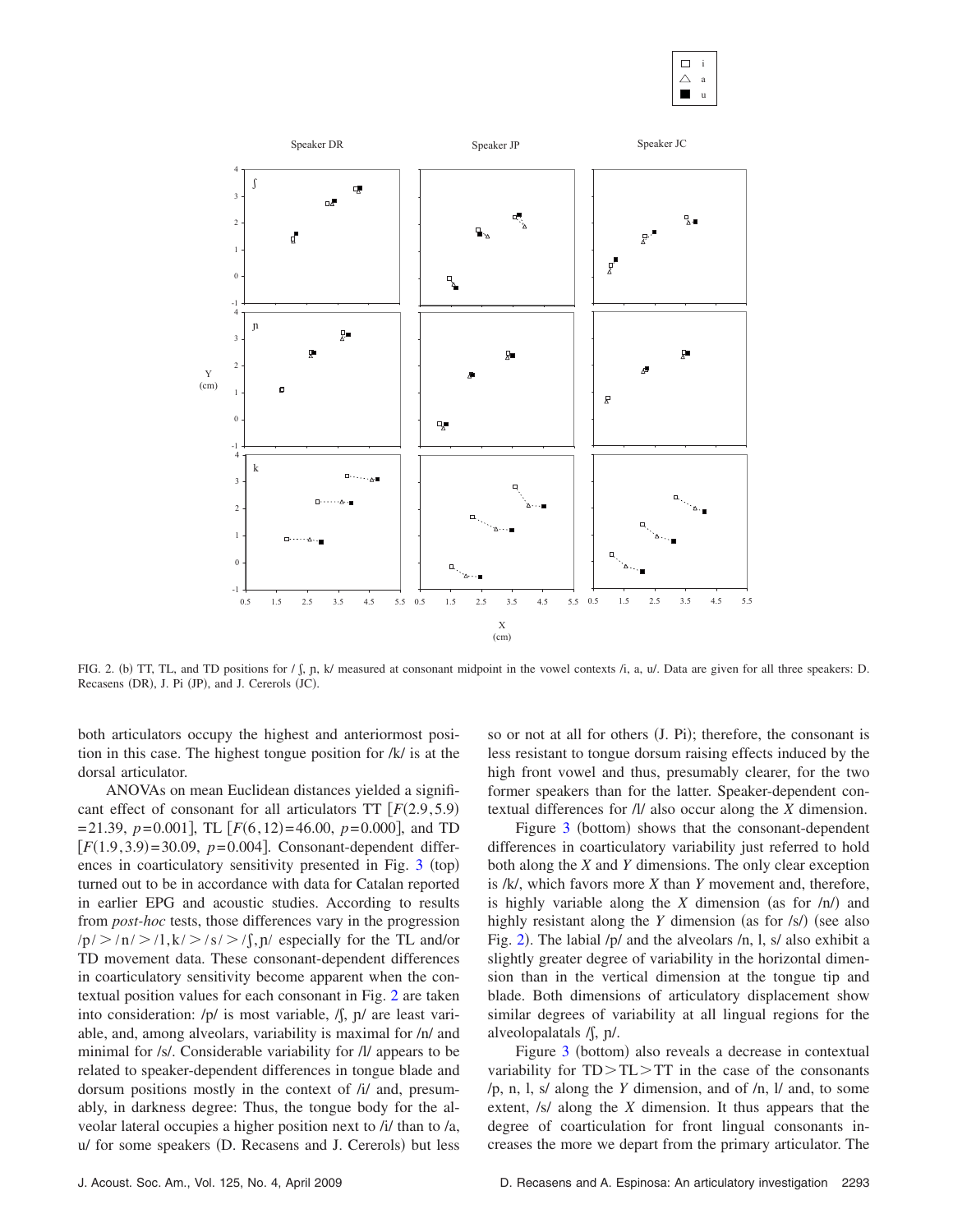<span id="page-6-0"></span>

FIG. 3. Mean Euclidean distances in TT, TL, and TD positions (top), and ranges of tongue position values along the *X* and *Y* dimensions (bottom), for /p, n, l, s, f, p, k/ across vowel contexts measured at consonant midpoint. Data correspond to means and standard deviations across speakers.

lamino-predorsal and dorsal consonants  $\beta$ , p, k/ exhibit no clear variability differences among lingual articulators though they may also show a trend for the *X* and *Y* ranges for the tongue dorsum to exceed those for the tongue tip and blade).

According to Table [I](#page-6-1) (see also Fig. [2](#page-4-0)), labials  $(1p/2)$  and velars (/k/) allow significant vowel effects in horizontal displacement for  $/i$  >  $/a$  >  $/u$  at all or most pellets, which in the case of /k/ could be associated with three instead of two places of articulation. Moreover, labials also show significant tongue dorsum effects in vertical displacement as a function

<span id="page-6-1"></span>TABLE I. Significant main vowel-dependent effects and *post-hoc* pairwise comparisons for  $/p$ , n, l, s, f, p, k/ as a function of tongue articulator and articulatory dimension  $(*, p<0.05; **, p<0.01; ***, p<0.001)$ . *X* differences among contextual vowels proceed from most anterior to most posterior, and *Y* differences from highest to lowest.

|              | <b>TTX</b>                      | <b>TLX</b>                                  | TDX         | <b>TTY</b> | <b>TLY</b> | <b>TDY</b>         |
|--------------|---------------------------------|---------------------------------------------|-------------|------------|------------|--------------------|
|              | **                              | **                                          | **          |            |            | **                 |
| p            | $\ast$                          | $i > a > u$ $i > a > u$ $i > a > u$<br>$**$ | **          |            | $\ast$     | i, u > a<br>$\ast$ |
| $\mathbf n$  | $\ast$                          | $i > a$ , $u$ $i > a$ , $u$ $i > a$ , $u$   | $\ast$      |            | i, u > a   | i, u > a<br>$\ast$ |
| $\mathbf{1}$ | $\ast$                          | *                                           | $\ast$      |            | $\ast$     | i, u > a<br>$\ast$ |
| S            | i, $a > u$ i, $a > u$<br>$\ast$ |                                             | i > u       |            | i > a      | i > a              |
| $\int$       | i > u                           | **                                          |             |            | $\ast$     |                    |
| $\mathbf{n}$ | **                              | i, a > u<br>***                             | $\ast$      |            | u > a      |                    |
| k            |                                 | $i > a > u$ $i > a > u$                     | $i > a$ , u |            |            |                    |

of high versus low vowels. *X* and *Y* vowel effects on the alveolopalatal consonants  $\Lambda$ ,  $\eta$  are negligible. As for alveolars, tongue fronting decreases in the progression /i/  $>$ /a,u/ (/n/) and /i,a/ $>$ /u/ (/s/), and tongue dorsum height in the progression  $/i, u \ge a / (n, 1)$  and  $/i \ge a / (s)$ . In a few cases, vowel-dependent differences in articulatory position for a given alveolar consonant fail to achieve significance because they may show up to different degrees or fail to occur depending on speaker, e.g.,  $/i$  > / a, u/ for /p/ (TT*Y* and TLY) and for  $\Lambda$ / (TLY) (see Fig. [2](#page-4-0)).

#### *2. Vowels*

Tongue tip, blade, and dorsum position at V1 midpoint conform to the expected differences in anteriority for /i/  $>$ /a/  $>$ /u/ and in height for /i/  $>$ /u/ $>$ /a/. Thus, as shown in Fig. [4,](#page-7-0) the tongue dorsum is located between 3.5 and 4 cm behind the origin of the coordinate space at the upper incisors for /i/, between 4 and 4.5 cm for /a/, and between 4 and 5 cm for /u/. Moreover, according to the same figure, tongue dorsum height is about 2.5 cm for /i/, between 2 and 2.5 cm for /u/, and between 1.5 and 2 cm for /a/.

According to statistical tests run at V1 midpoint, differences in degree of consonant-dependent variability for vowels were highly significant at TT  $[F(1.1, 2.3) = 34.03, p$  $=0.021$ ] and TL [ $F(1,2) = 39.55$ ,  $p=0.024$ ], and barely significant at TD  $[F(1,2)=13.42, p=0.067]$ . *Post-hoc* tests reveal that those differences decrease in the progression /u/  $>$ /a/ $>$ /i/ at the tongue tip and blade and /u/ $>$ /i/ at the tongue dorsum (see Fig. [5,](#page-8-0) top). Figure [4](#page-7-0) shows indeed much less dispersion among consonant contexts for the high front vowel than for the two back vowels. All articulators exhibit similar degrees of contextual variability along the *X* and *Y*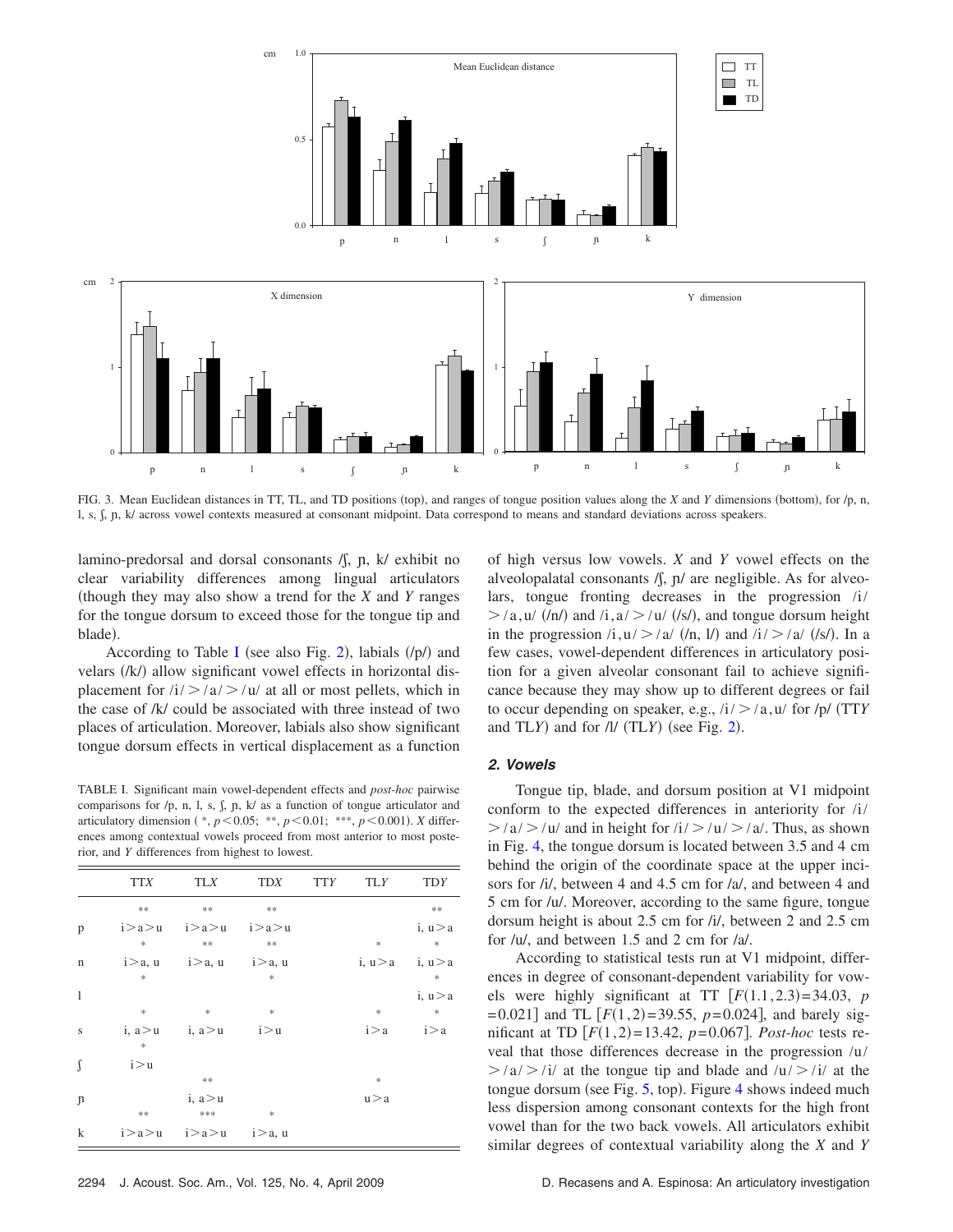<span id="page-7-0"></span>

FIG. 4. TT, TL, and TD positions for  $\beta$ , a, u/ measured at V1 midpoint as a function of contextual consonants of different place of articulation. Data are given for all three speakers: D. Recasens, J. Pi, and J. Cererols.

dimensions in the case of /i/ and some more variability in the *Y* dimension than in the *X* dimension for /a/ (Fig. [5,](#page-8-0) bottom). As for /u/, coarticulatory variability is especially large at the tongue tip along the *Y* dimension and slightly greater horizontally than vertically at the tongue blade and dorsum.

Table [II](#page-9-0) provides information about the significant con-sonant effects at the two vowels' midpoint (see also Fig. [4](#page-7-0)). As indicated in the table caption, *X* and *Y* values for a given consonant appearing outside the panel always exceed those for the consonants that are paired with it and appear inside the panel. Consequently, for a given consonant pair, the consonant outside the panel may be considered to be responsible for significant C-to-V effects in the  $/a$ ,  $u/$  condition (since these effects involve tongue body raising and fronting), and the consonant inside the panel for significant C-to-V effects in the  $\pi$  condition (since these effects involve tongue body lowering and backing). Effects on /i/ involve mostly tongue blade retraction as a function of  $\Lambda$ , s/ (TLX) and tongue blade lowering as a function of /l/ (TLY). Back vowels allow more considerable consonantal effects. Effects along the horizontal dimension occur on /u/ and, less so, on /a/, and involve fronting at the tongue blade and dorsum and, less so, at the tongue tip in the context of  $\int$ ,  $\frac{p}{n}$ , and at the tongue tip in the context of alveolars, mostly /l/. Effects along the vertical dimension are slightly larger on /a/ than on /u/, and involve raising at the tongue tip in the context of /l/, at the tongue blade next to  $/p/$ , at the tongue blade and dorsum next to  $/k/$ , and at all articulators in the context of  $/s$ ,  $\int$  (more so at tongue tip and blade in the case of /s/ and at tongue blade and dorsum in the case of  $/\mathcal{Y}$ ).

p n l s  $\int$  $\,$  J1  $\,$ k

 $\mathbb{X}$  $\Box$  $\bigcirc$  $\triangle$  $\blacksquare$ 

## **B. Coarticulatory aggressiveness**

ANOVAs on mean Euclidean distances yielded a significant consonant effect at V1 midpoint for all articulators TT  $[F(1.6, 3.3) = 16.24, p = 0.020], \text{TL} [F(6, 12) = 49.76, p$  $=0.000$ ], and TD [ $F(2.8, 5.6) = 20.75$ ,  $p = 0.002$ ]. Significant differences in coarticulatory variability take place for /p/  $>$ /n/  $>$ /l,s/  $>$ / $\int$ ,  $p/$ , with /k/ not differing significantly from /p, l, s/, and therefore resemble those reported at C midpoint (see Fig. [6,](#page-9-1) top). Indeed, consonants such as /p/ and /n/ exhibit larger differences in articulatory position across vowel contexts than consonants such as  $\int \int$  and  $\int$ n/ and, therefore, the former can be considered to be less aggressive than the latter. A correlation analysis between mean Euclidean distances for consonants at V1 midpoint and at C midpoint yielded a high  $r$  value between the two measures  $(0.931)$ ,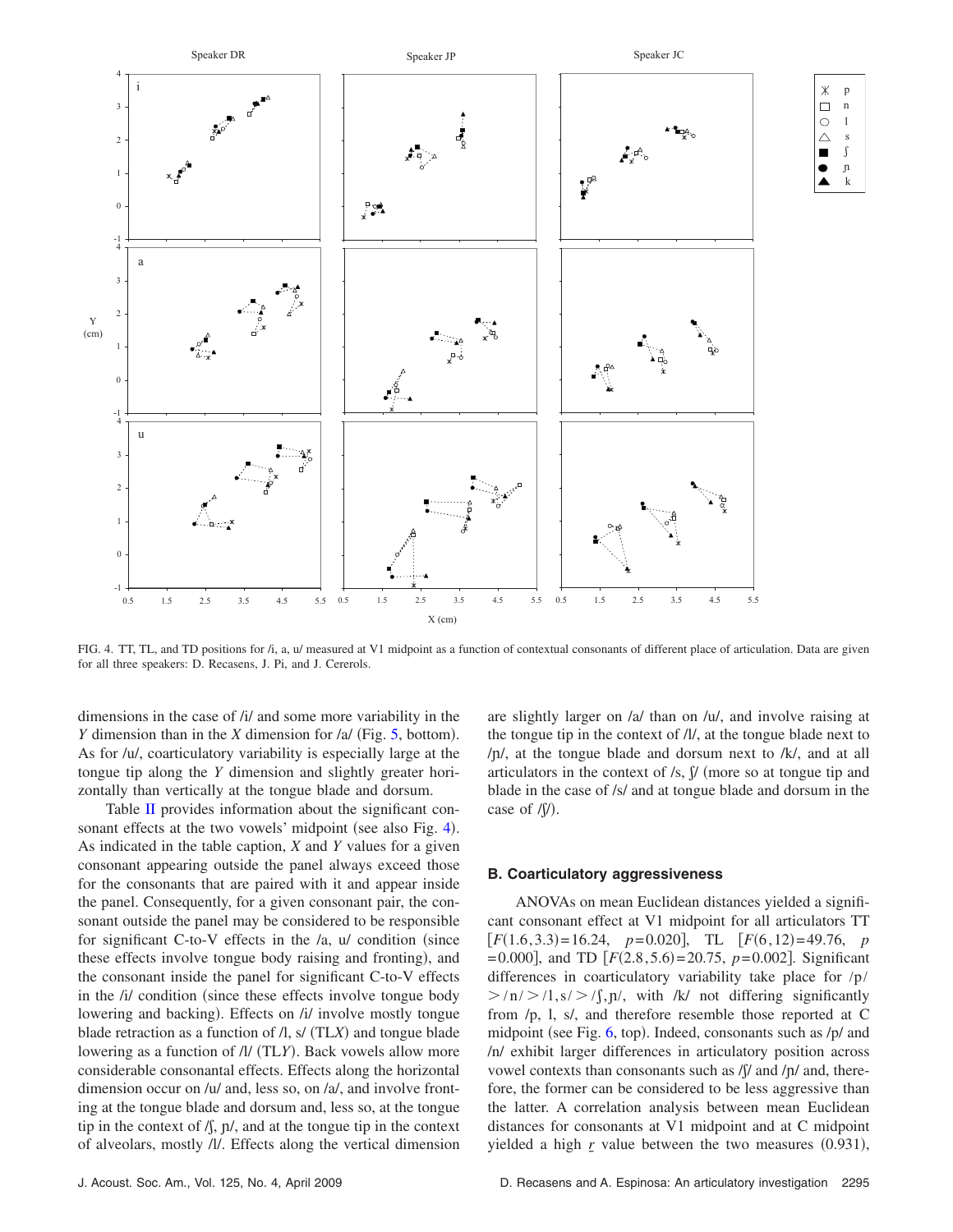<span id="page-8-0"></span>

FIG. 5. Mean Euclidean distances in TT, TL, and TD positions (top), and ranges of tongue position values along the *X* and *Y* dimensions (bottom), for /i, a, u/ across consonant contexts measured at V1 midpoint. Data correspond to means and standard deviations across speakers.

thus proving that coarticulatory aggressiveness for consonants varies directly with coarticulatory resistance to vowel effects.

A similar scenario holds between coarticulatory aggressiveness and coarticulatory resistance for vowels. According to statistical tests run at C midpoint, the vowel factor turned out to be significant for TT  $[F(1.8, 3.6) = 21.90, p = 0.010]$ and TL  $[F(1.9, 3.8) = 38.60, p = 0.003]$ , and barely significant for TD  $[F(1,2)=21.48, p=0.043]$ . *Post-hoc* tests reveal the existence of significant differences in coarticulatory variability for  $/a$ ,  $u$   $>$  /i/ at TL and TD (see Fig. [6,](#page-9-1) bottom). Given that /i/ exhibits less considerable consonant-dependent differences in articulatory position than /a, u/, it may be ascertained that the former vowel exerts greater V-to-C effects than the two latter ones. A correlation analysis between mean Euclidean distances for the three vowels at C midpoint and at V1 midpoint yields a high  $r$  value (0.873), meaning that coarticulatory aggressiveness and coarticulatory resistance for vowels are closely related.

The relative strength of the C-to-V and V-to-C effects in sequences of consonant and vowel segments produced with antagonistic articulatory actions depends on degree of articulatory constraint. Thus, as predicted, C-to-V effects from alveolopalatals on  $/a$ ,  $u/$  (Table  $\Pi$ ) are more prominent than V-to-C effects from /a, u/ on alveolopalatals (Table [I](#page-6-1)). The coarticulation scenario in sequences of highly constrained segments conforms to some extent to our initial prediction that C-to-V effects should prevail onto V-to-C effects. Indeed, data show some tongue dorsum lowering and retraction effects from dark  $\Lambda$  and /s/ on  $\hbar$  (Table [II](#page-9-0)), and tongue dorsum raising and fronting effects from /i/ on /s/ but much less so on /l/ (Table [I](#page-6-1)).

## **IV. DISCUSSION AND CONCLUSIONS**

Patterns of contextual variability in tongue position for consonants and vowels (as well as individual V-to-C and C-to-V effects) reported in the present study confirm what appears to be a general principle of coarticulatory behavior, namely, that coarticulatory resistance and aggressiveness are indicative of degree of articulatory constraint and depend on the degree of involvement of a given articulatory region in closure and constriction formation and on manner requirements.

Differences in lingual variability for  $/p \geq \frac{n}{>}$ , k/  $|s| > |s| > |\int h, \text{p}|\$  and  $|u| > |a| > i$  are in agreement with the scale of degree of articulatory constraint proposed by the DAC model. They confirm previous accounts in that coarticulatory resistance decreases for alveolopalatals  $>$ alveolars $>$ labials both along the horizontal and vertical directions of articulatory displacement (see below regarding the status of velars). In contrast with EPG data adduced by [Recasens](#page-10-2) et al. (1997), a higher degree of coarticulatory resistance for alveolopalatals than for alveolars has been found to hold among the highly constrained consonants dark /l/, /s/,  $/\sqrt{y}$ , and  $/\sqrt{p}$ . These differences in coarticulatory sensitivity indicate that frication contributes more than laterality and possibly darkness to an increase in degree of articulatory constraint. Similar findings have been reported in studies measuring lingual coarticulatory resistance and variations in jaw-tongue tip cohesion induced by changes in vocal effort for German consonants, i.e., in this case variability was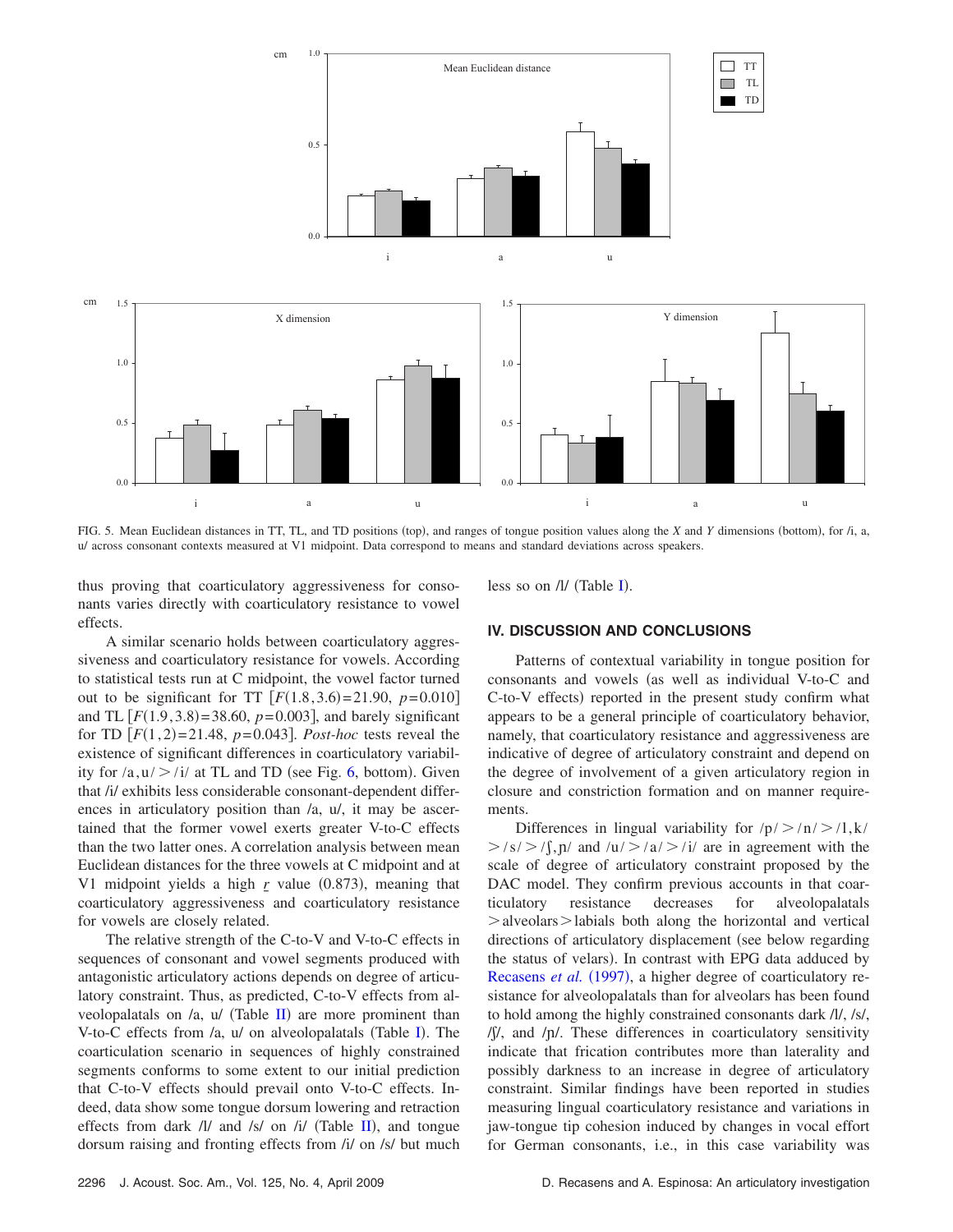<span id="page-9-0"></span>TABLE II. Significant consonant-dependent effects and *post-hoc* comparisons for  $\ell$ , a,  $u$  as a function of tongue articulator and articulatory dimension. (Top of each panel) Main effects at V1 and V2  $(*, p<0.05; **; p)$  $<$  0.01; \*\*\*,  $p$  < 0.001). (Bottom of each panel) Consonant pairs yielding a significant effect at either V1 or V2 (in regular typeface) or at both V1 and V2 (in boldface). The consonants appearing outside the panel exhibit a more anterior  $(X)$  or higher  $(Y)$  position value than the ones placed on the same row inside the panel.

|              |                | <b>TTX</b>                | <b>TLX</b>         | <b>TDX</b>          | <b>TTY</b>                              | <b>TLY</b>     | <b>TDY</b>     |
|--------------|----------------|---------------------------|--------------------|---------------------|-----------------------------------------|----------------|----------------|
|              | V <sub>1</sub> | NO                        | $\ast$             | N <sub>O</sub>      | NO                                      | NO             | NO             |
|              | V <sub>2</sub> | NO                        | *                  | NO                  | NO                                      | NO             | N <sub>O</sub> |
| $\mathbf{i}$ | p              |                           | l                  |                     |                                         |                |                |
|              | $\mathbf n$    |                           |                    |                     |                                         |                |                |
|              | $\mathbf{1}$   |                           |                    |                     |                                         |                |                |
|              | S              |                           |                    |                     |                                         | $\mathbf{1}$   |                |
|              | $\int$         |                           |                    |                     |                                         |                |                |
|              | $\mathbf{p}$   |                           | l s                |                     |                                         | $p_1 k$        |                |
|              | $\mathbf k$    |                           | $\mathbf{s}$       |                     |                                         |                |                |
|              | V <sub>1</sub> | $**$                      | ***                | ***                 | **                                      | **             | **             |
|              | V <sub>2</sub> | N <sub>O</sub>            | **                 | **                  | **                                      | ***            | ***            |
| $\rm{a}$     | p              |                           |                    |                     |                                         |                |                |
|              | $\mathbf n$    | S                         | 1                  |                     |                                         |                |                |
|              | $\mathbf{1}$   | $\mathbf S$               |                    |                     | p                                       |                |                |
|              | S              |                           |                    |                     | $\mathbf{p} \int \mathbf{n} \mathbf{k}$ | p <sub>l</sub> | p <sub>1</sub> |
|              | $\int$         |                           | S                  | 1 <sub>s</sub>      | p k                                     | p n l s k      | p n            |
|              | $\mathbf{n}$   | n 1 s k                   | pnls               | $n \,$ <b>I</b> $s$ |                                         | p n            |                |
|              | $\mathbf k$    |                           | S                  |                     |                                         | p <sub>1</sub> | p <sub>1</sub> |
|              | V <sub>1</sub> | ***                       | ***                | **                  | **                                      | $\ast$         | $\ast$         |
|              | V <sub>2</sub> | ***                       | ***                | ***                 | **                                      | ***            | $\ast$         |
| $\mathbf u$  | p              |                           |                    |                     |                                         |                |                |
|              | $\mathbf n$    | $\bf k$                   |                    |                     |                                         |                |                |
|              | $\mathbf{1}$   | p n s k                   | s k                |                     | n k                                     |                |                |
|              | S              | $\bf k$                   |                    |                     | pnlk                                    | $n \, 1 \, k$  | $\mathbf{1}$   |
|              | $\int$         | $\mathbf{p}$ $\mathbf{k}$ | pnlsk pnlsk        |                     | $\mathbf{p}$                            | l k            | l s k          |
|              | $\mathbf n$    |                           | pnsk pnlsfk pnlsfk |                     |                                         | $\mathbf{1}$   |                |
|              | $\mathbf k$    |                           |                    |                     |                                         |                | S              |

found to be less for /s/ than for /l/ though the same for /l/ and /n/ perhaps since /l/ is clear in this language ([Hoole](#page-10-0) *et al.*, [1990;](#page-10-0) [Mooshammer](#page-10-20) et al., 2006). In Scottish English, however, no differences in lingual coarticulatory resistance were found to occur between /l/ and /s/ ([Zharkova, 2007](#page-10-10)).

The consonant /l/ turned out to be more variable than expected in the present study presumably in line with speaker-dependent differences in darkness degree. This appears to be in agreement with EPG and acoustic data re-ported in earlier studies for dark /l/ in Eastern Catalan ([Re-](#page-10-21)casens et al.[, 1995](#page-10-21)) showing a high degree of speakerdependent variability in the sequence /ili/ both regarding dorsopalatal contact size (between  $10\%$  and  $35\%$  of contact activation over the total amount of electrodes at the palatal zone) and F2 (between about 1250 and 1450 Hz). This finding suggests that certain articulatory properties are allowed to vary more than others, e.g., laterality and darkness than frication.

The special status of velars has been confirmed by the present investigation. Data from previous studies show that this consonant may be more or less variable depending on factors such as articulatory direction ([Fowler and Brancazio,](#page-10-11)

<span id="page-9-1"></span>

 $\Box$  TT  $\Box$  TL

FIG. 6. Mean Euclidean distances in TT, TL, and TD positions for consonants across vowel contexts measured at V1 midpoint (top) and for vowels across consonant contexts measured at consonant midpoint (bottom). Data correspond to means and standard deviations across speakers.

[2000](#page-10-11)), the transconsonantal vowel in asymmetrical VCV se-quences ([Recasens](#page-10-2) *et al.*, 1997), and language ([Butcher and](#page-10-12) [Tabain, 2004](#page-10-12)). In agreement with [Fowler and Brancazio](#page-10-11) ([2000](#page-10-11)), much contextual variability for velars has been found to take place along the horizontal dimension for  $/i$  >/a/  $>$ /u/, which is in support of the notion that these consonants blend with the adjacent vowels. A high degree of coarticulatory resistance along the *Y* dimension is in accordance with minimal V-to-C coarticulatory effects on /k/ reported else-where ([Zharkova, 2007](#page-10-10)).

As for vowels, fronting and raising the tongue body for /i/ appears to constrain all tongue regions to a large extent thus rendering this vowel more coarticulation resistant than back vowels. In agreement with previous studies, differences in coarticulatory resistance also hold for  $/a$  /  $>$  /u/.

Whenever available, coarticulatory effects occur mostly at regions not participating in closure or constriction formation. Indeed, variability for /n, l, s/ was greater at the tongue dorsum where *X* and *Y* effects may take place as a function of front versus back and high versus low vowels, respectively, than at the tongue tip and blade where effects occur generally along the *X* dimension as a function of front versus back vowels. Regarding vowels, consonantal effects on /a, u/ take place mostly at the tongue tip and blade as a function of alveolopalatals and alveolars through variations in tongue height for /a/ and in tongue fronting for /u/, which is in accordance with a muscle-based account of variability for vowels ([Perkell, 1990](#page-10-15)).